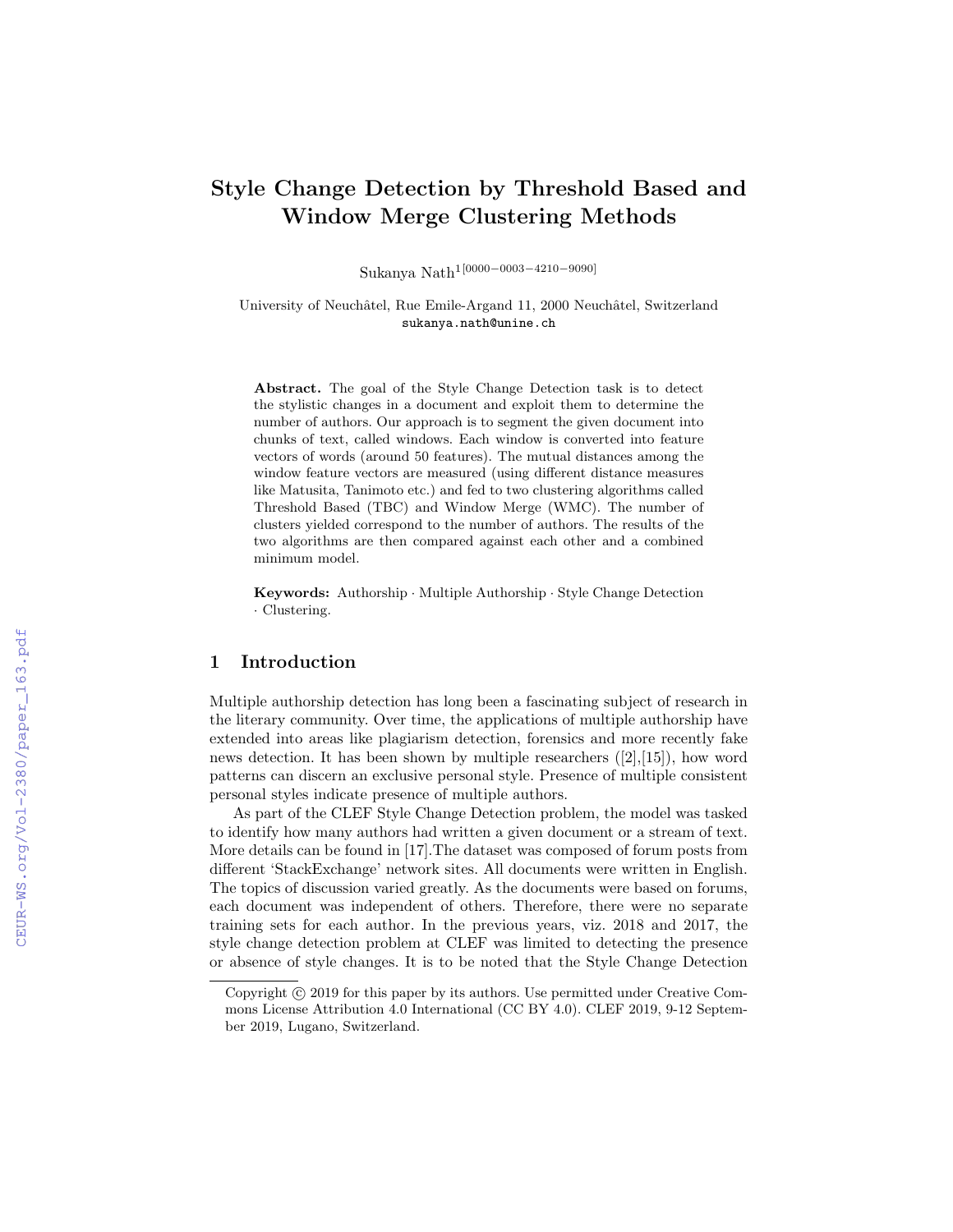Table 1. Duplicates in Documents

|         | Documents                    |       |  |  |  |  |  |  |
|---------|------------------------------|-------|--|--|--|--|--|--|
| Authors | with no duplicated sentences | Total |  |  |  |  |  |  |
|         | 1142                         | 1273  |  |  |  |  |  |  |
|         | 48                           | 325   |  |  |  |  |  |  |
| 3       | 65                           | 313   |  |  |  |  |  |  |
|         | 83                           | 328   |  |  |  |  |  |  |
|         | 66                           | 307   |  |  |  |  |  |  |
|         |                              |       |  |  |  |  |  |  |

is a variation of the Authorship Diarization problem introduced in 2016, which aimed to cluster the contributions of each individual author of a document, when the number of authors is either known or unknown.

The rest of this paper is organized as follows. Section 2 describes the dataset. In Section 3 we describe feature extraction, distance measurement and clustering algorithm. Section 4 shows some of our evaluation results. A conclusion in Section 5 draws the main findings of our experiments.

# 2 Corpus

In this section, we perform some preliminary statistics on the data to gain a comprehensive understanding of the data. A basic statistical overview of the PAN dataset is provided in Section 2.1 while the effect of duplication is highlighted in Section 2.2.

### 2.1 Overall Statistics

The training dataset consists of 2546 documents while the validation set consists of 1272 documents. The number of authors ranges from 1 to 5. Each document is composed of responses to a single thread at a forum. The mean number of tokens was 1570 (median: 1452, sd: 810, min: 339, max: 7042). The punctuations were preserved and treated as separate tokens.

### 2.2 Duplicate Sentences

It was observed that certain documents contain duplicate sentences. In Figure 1, we show a boxplot of duplicated sentences per document, grouped by the number of authors. It can be noted that for documents with a single author, the number of duplicates is rather low.

On the other hand, the documents written by multiple authors have varying number of duplicate sentences. In Table 1, we compare the number of documents containing no duplicate sentences across different author classes. Since, the number of duplicate sentences is low for single authors and relatively high for multiple authors, therefore, the number of duplicate sentence may be used as a feature in identifying single author documents.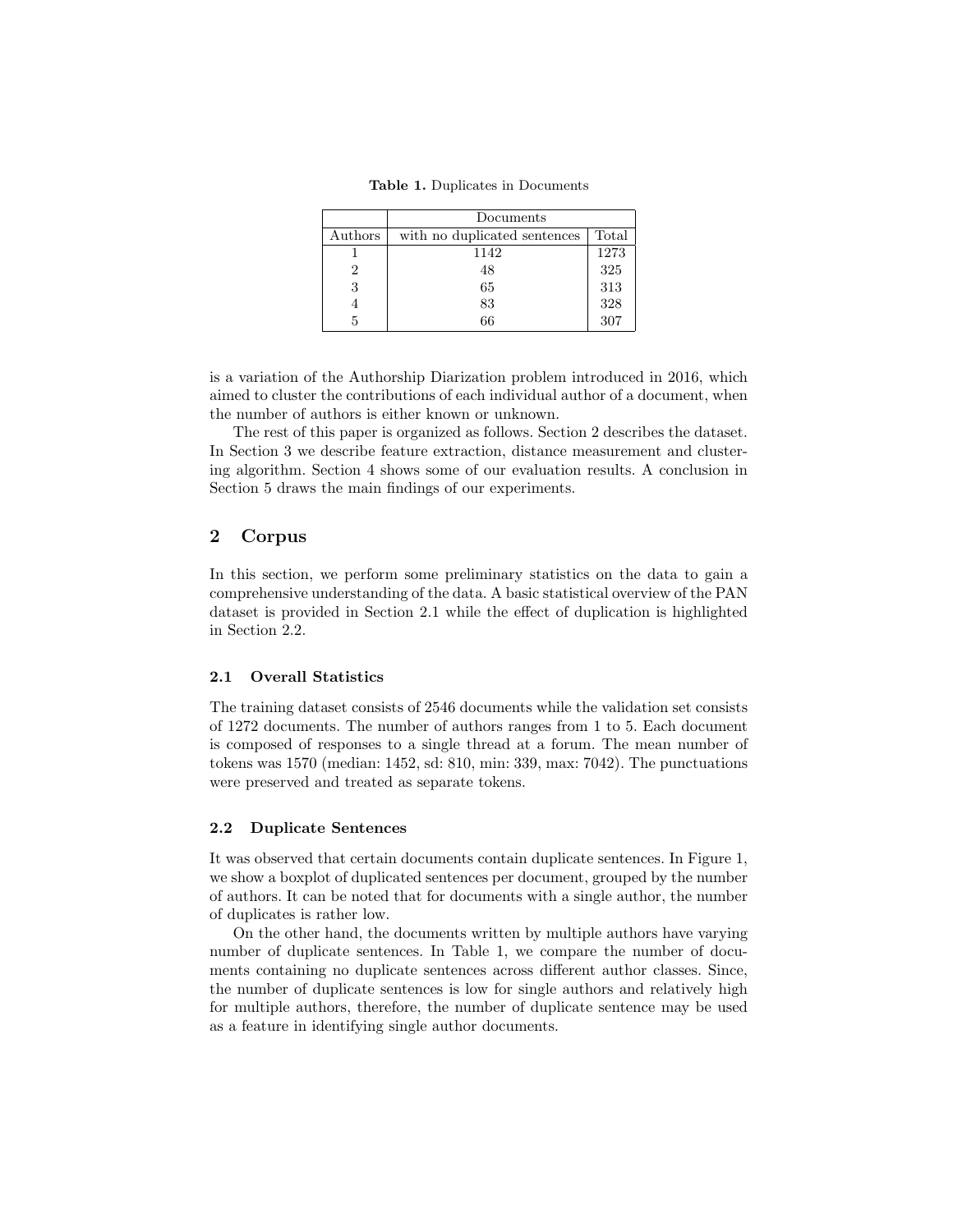

### Boxplot grouped by authors

Fig. 1. Number of duplicates grouped by Authors

# 3 Method

This section details the implementation details of our method. We define our feature selection methods, distance measures and clustering algorithm.

#### 3.1 Feature Selection and Distance Measures

To preserve the logical document structure, we break down the document into paragraphs. A window was initially assumed to be equal to a paragraph of text. However, such a simple approach created highly variable lengths of windows. Thus, the window tokenizer was modified to merge extremely short paragraphs (less than 200 chars) with the previous paragraphs. Similarly, large paragraphs were split into smaller windows to get reasonably length wise balanced windows.

Thereafter, top 50 Most Frequent Tokens (MFT) were selected from each document (and not the whole corpus). Each window was converted to a feature vector based on the normalized frequency of the selected tokens. We used the Matusita [6] distance measure to compare the distances between the window feature vectors. Say, a document has 4 windows, then a symmetric 4x4 matrix will be created representing the distance between the windows, as shown in Table 2.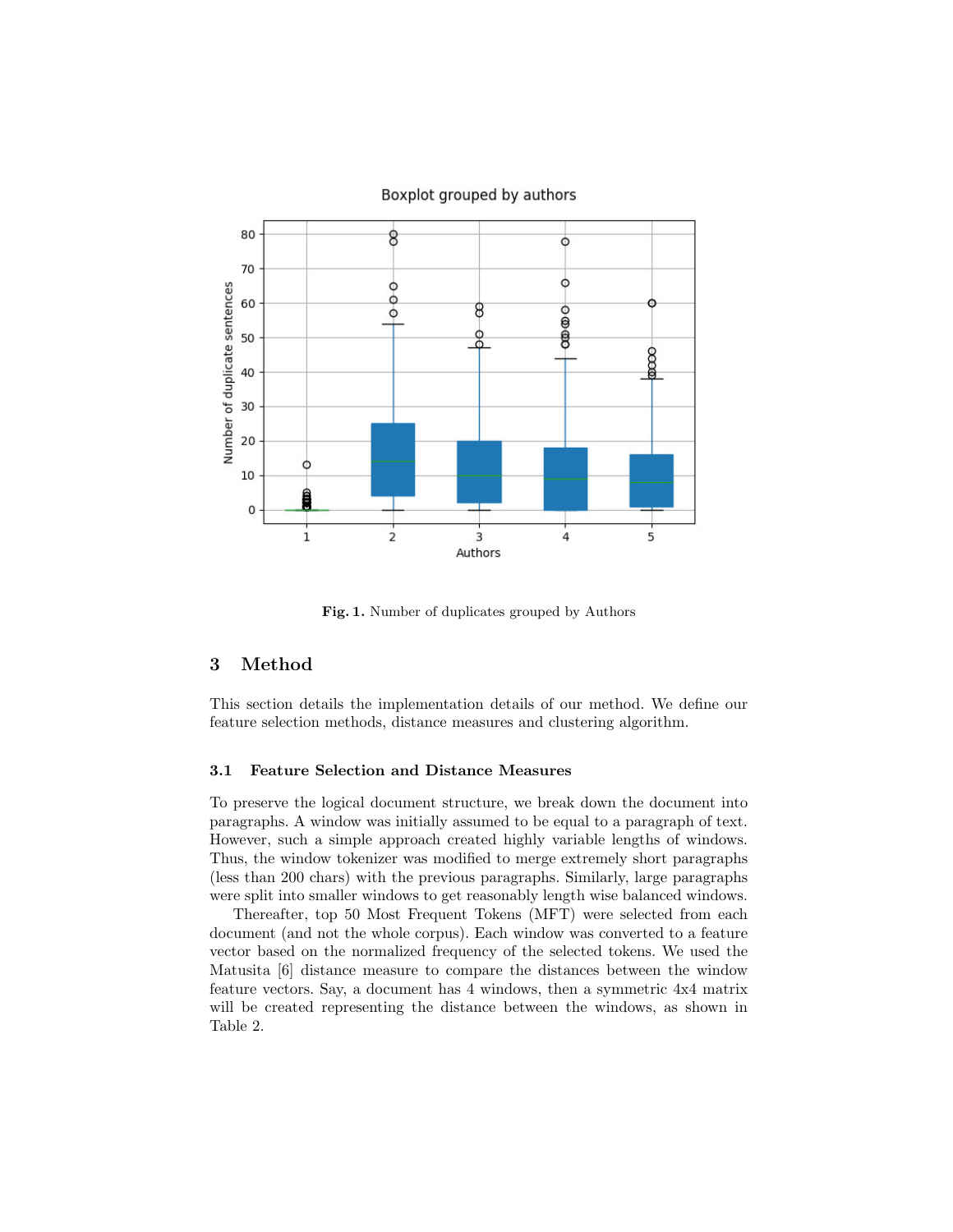Table 2. Distance Matrix



Fig. 2. Clusters representing distance between windows

Fig. 3. Distance Representation between windows

Figure 3 represents the windows as the nodes and the distances among them as the edges of a graph. Figure 2 shows the corresponding clusters created from the distance matrix. The two clusters are created based on the smallest distances between windows

### 3.2 Algorithm

Our solution used a combination of two algorithms. We introduce a few definitions before introducing the algorithms.

### Definitions

- Distance Matrix: A distance matrix represents the distances among all the windows in a square matrix. The diagonal elements are zero because they represent the distances between a window and itself. Table 2 shows a distance matrix representing the relationships in Figure 3. For the purpose of this paper, we will only deal with symmetric distance matrices.
- Sorted Distance Array: Such an array contains non-duplicated entries of the distance matrix, sorted in ascending order. In terms of a graph, an entry in the distance matrix corresponds to the edge distance d between nodes  $W_i$  and  $W_j$ . The top right half of the distance matrix (cells of Table 2) highlighted in gray) are extracted and converted to an array of the form  $(W_i,$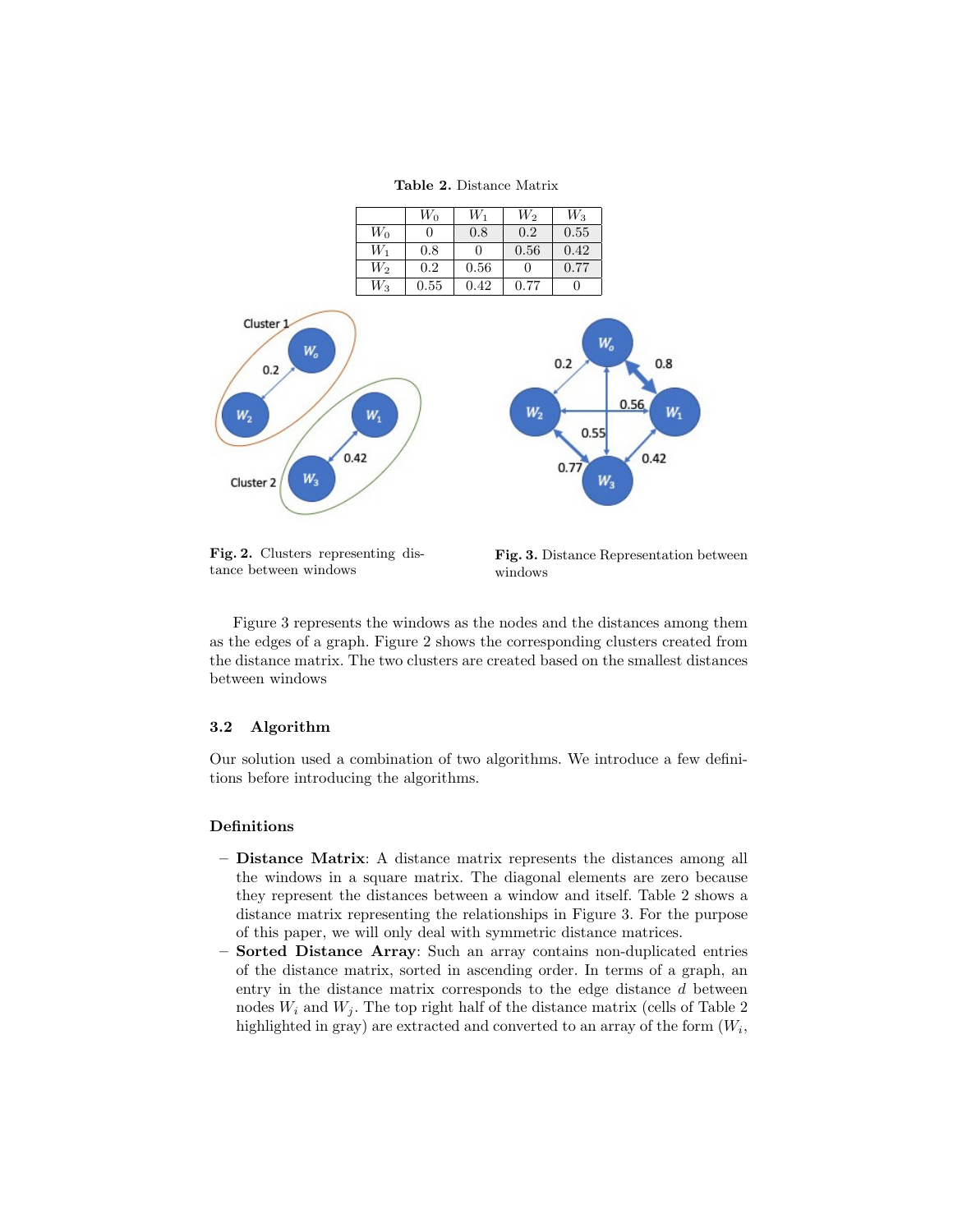$W_j, d$ ) where  $W_i, W_j$  are windows and d is the distance between them. An example of sorted distance array is shown in Table 3.

- Cluster: The most similar windows of text are grouped together into clusters. The average distance of a cluster is the sum total of all the distances between members divided by the number of edges. For example, in Figure 2, the average distance of cluster 1 is  $0.2/1$  or 0.2.
- Cluster List: Cluster list contains all the active clusters. Ideally, each cluster corresponds to an author implying that the author has written the text in the windows. Therefore, the number of clusters correspond with the number of authors. However, in some cases, this is not true. For example, it may so happen that an author has written only a few sentences which are contained by a single window. Such a window, if sufficiently distant from other clusters, is likely to be excluded by all clusters. As a result, there is a possibility that the number of authors calculated is lower than the ground truth. On the other hand, if the document is broken down into tiny windows, it is possible that there are too few characters, i.e not sufficient information. As a result, the distance measurement among such windows will be higher, resulting in the formation of a higher number of small clusters. Thus the predicted number of authors is higher than the ground truth.
- Thresholds : The following thresholds are required by the Threshold Based Clustering algorithm (TBC) to determine if a new member may be added to an existing cluster or if two clusters may be merged together. Thresholds ensure that existing clusters expand reasonably.
	- Add Window Threshold: A new member may be added to a cluster, if upon adding the new member, the revised average distance of the modified cluster is not greater than  $x\%$  of the average distance of the existing cluster.
	- Merge Cluster Threshold: Two clusters may be merged together, if the revised average distance of the new cluster is not greater than  $x\%$  of the average distance of either of the existing clusters.

However, fixing a certain threshold as discussed above does not take into account the size of the existing cluster. It may be desirable that, clusters with only a few members or having a small average distance, expand more rapidly as compared to larger clusters. Therefore, size of the cluster and its average distance was used to penalise the respective threshold values of the clusters. Such an adaptation, helped to customize the threshold according to the state of the cluster.

Threshold Based Clustering Algorithm The intuition behind the TBC algorithm is that a good way to start clustering is to select the closest windows in terms of distance because such windows, are likely to belong to the same cluster. As such, the distance matrix is transformed into an array sorted by distance, viz. the sorted distance array or  $dist_{\mathcal{A}}$  and fed to the Algorithm 1. The idea is to select the windows with smallest distances iteratively such that, when forming a cluster, the closest members are included first. Thereafter, the members that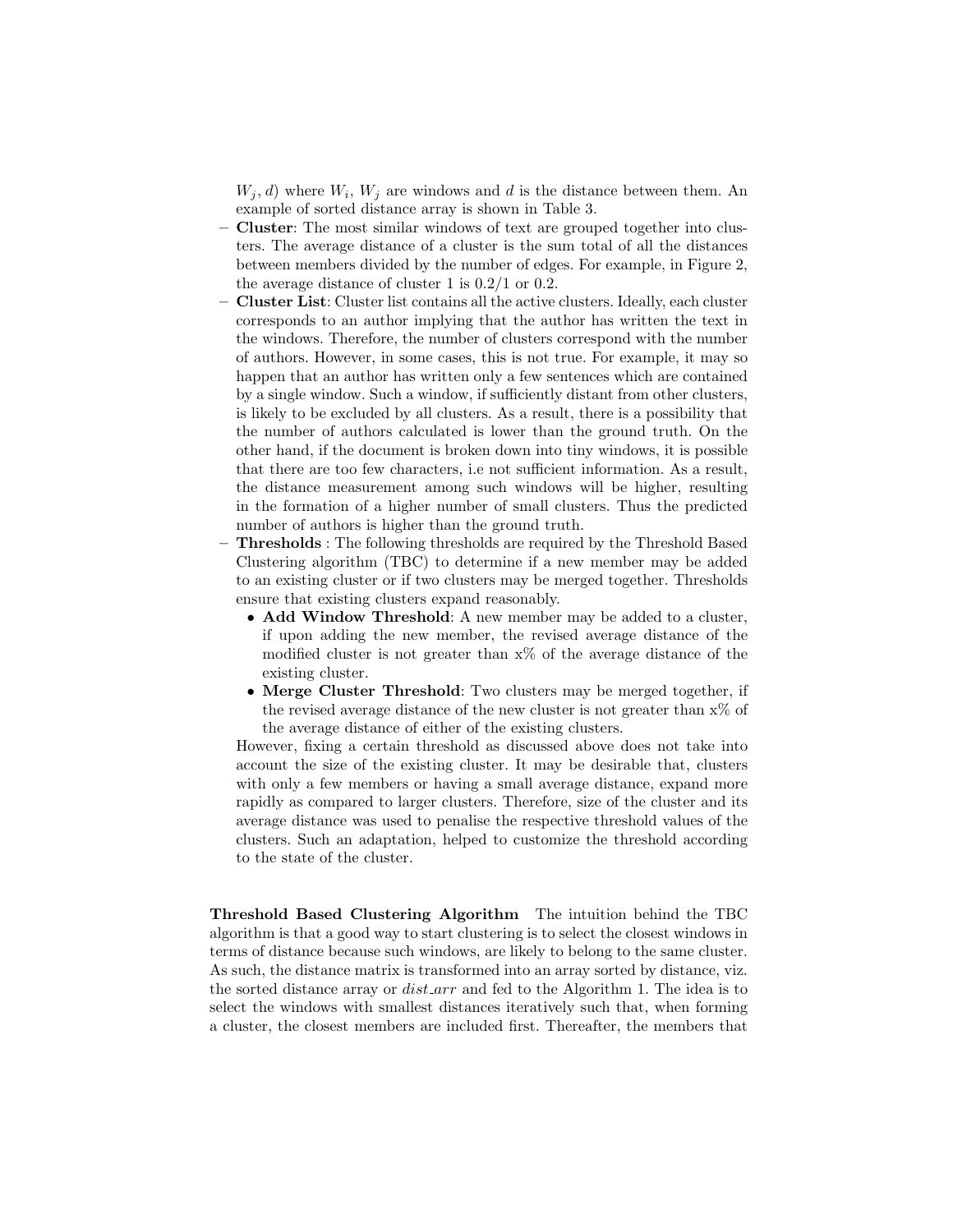Algorithm 1 Threshold Based Clustering Algorithm

|     | 1: procedure $\text{CREATECLUSTER}(dist\_arr)$<br>$#$ Convert sorted distance array to                                         |
|-----|--------------------------------------------------------------------------------------------------------------------------------|
|     | clusters                                                                                                                       |
| 2:  | $cluster\_list \leftarrow \phi$                                                                                                |
| 3:  | for all entry $e \in dist\_arr$ do<br># where e is of the form $(W_i, W_j, d)$                                                 |
| 4:  | $W_i, W_j \leftarrow \text{GETWINDows}(e)$                                                                                     |
| 5:  | if $W_i \notin \mathit{cand} W_j \notin \mathit{c}' \forall c, c' \in \mathit{cluster\_list}$ then<br>$#$ where c is a cluster |
| 6:  | $c \leftarrow \{W_i, W_i\}$                                                                                                    |
| 7:  | $cluster\_list \leftarrow cluster\_list \cup c$                                                                                |
| 8:  | end if                                                                                                                         |
| 9:  | <b>if</b> $\exists c' : c' \in cluster\_list$ and $W_i \in c'$ and $W_j \notin c \forall c \in cluster\_list$ <b>then</b>      |
| 10: | $c'' \leftarrow c' \cup \{W_i\}$                                                                                               |
| 11: | if $average\_distance(c'') < add\_node\_threshold$ then                                                                        |
| 12: | $c' \leftarrow c''$<br># cluster c' is updated by adding a new Window $W_i$                                                    |
| 13: | end if                                                                                                                         |
| 14: | end if                                                                                                                         |
| 15: | <b>if</b> $\exists c' : c' \in cluster\_list$ and $W_j \in c'$ and $W_i \notin c \forall c \in cluster\_list$ then             |
| 16: | $c'' \leftarrow c' \cup \{W_i\}$                                                                                               |
| 17: | if $average\_distance(c'') < add\_window\_threshold$ then                                                                      |
| 18: | $c' \leftarrow c''$<br># cluster $c'$ is updated by adding a new Window $W_i$                                                  |
| 19: | end if                                                                                                                         |
| 20: | end if                                                                                                                         |
| 21: | if $\exists c, c' : c, c' \in cluster\_list$ and $W_i \in c$ and $W_j \in c'$ then                                             |
| 22: | $c'' \leftarrow c \cup c'$                                                                                                     |
| 23: | if $average\_distance(c'') < merge\_cluster\_threshold$ then                                                                   |
| 24: | $cluster\_list \leftarrow cluster\_list \cup \{c''\} - \{c, c'\}$                                                              |
| 25: | $#$ Replace previous smaller clusters with a new merged cluster                                                                |
| 26: | end if                                                                                                                         |
| 27: | end if                                                                                                                         |
| 28: | end for                                                                                                                        |
| 29: | $return \ len (cluster\_list)$<br># Number of clusters represent number of au-                                                 |
|     | thors                                                                                                                          |
|     | 30: end procedure                                                                                                              |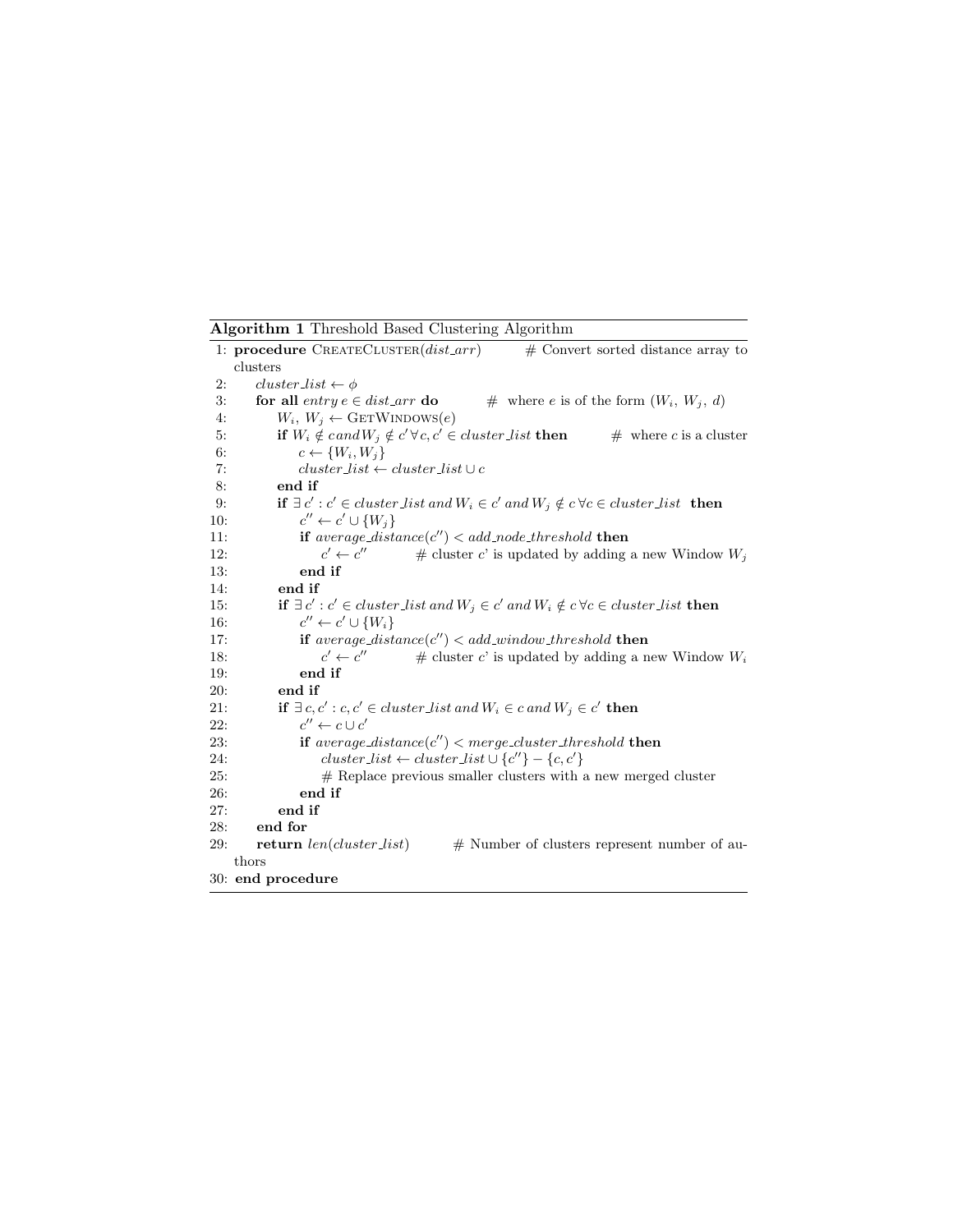Table 3. Sorted Distance Array

| $W_i$ | $W_i$          | Distance |
|-------|----------------|----------|
| $W_0$ | W2             | 0.2      |
| W1    | $\,W_3$        | 0.42     |
| Wo    | $\mathit{W}_3$ | 0.55     |
| W1    | W2             | 0.56     |
| W2    | $\,W_3$        | 0.77     |
| W٥    | W,             | 0.8      |

are further away, are included. Hence the clusters would be expected to grow from small and dense to large and spread out. Such a growth is controlled by the thresholds shown in Section 3.2. For each entry in the  $dist\_arr$ , the windows may have any one of the following conditions:

- None of the windows are present in any existing cluster of the cluster list. Therefore, a new cluster must be created with these two windows and added to the cluster list.
- One of the windows is already a member of an certain existing cluster, while the other isn't. Thus, the non-member window may be added to an existing cluster, provided that the Add Window Threshold condition is met. While adding a new member, all the corresponding edges between the new member and existing members are extracted from the  $dist\_arr$  and added to the cluster.
- Both windows belong to two different existing clusters which may be merged if the conditions of the Merge Cluster Threshold are satisfied. As in the previous case, all the corresponding edges are added to the cluster

It is to be noted, that the condition that both windows belong to the same cluster is not possible, as otherwise, such an entry would already have been traversed while adding new members or cluster merging.

### 3.3 Window Merge Clustering

The Window Merge Clustering algorithm (WMC) iteratively combines the most similar windows to generate a new set of windows. From these new windows, the distance matrix is re-calculated for the next iteration. As a result, the clusters formed are hierarchical. The idea is to represent each cluster with a combined representation of all of its members together, rather than individual distances. Figure 4 shows the formation of the clusters by the Window Merge Clustering. The height of the cluster corresponds to the distance between the two clusters. In the first iteration, Cluster<sub>1</sub> ( $W_0$ ,  $W_1$ ) is formed and  $W_0$  and  $W_1$  are combined. The resulting new set of windows are  $W_0W_1$ ,  $W_2$  and  $W_3$ . In the next iteration Cluster<sub>2</sub> ( $W_2, W_3$ ) is formed. The updated windows are  $W_0W_1$  and  $W_2W_3$ . Eventually, these windows are connected in the third iteration resulting in *Cluster*<sub>3</sub> ( $W_0W_1$ ,  $W_2W_3$ ).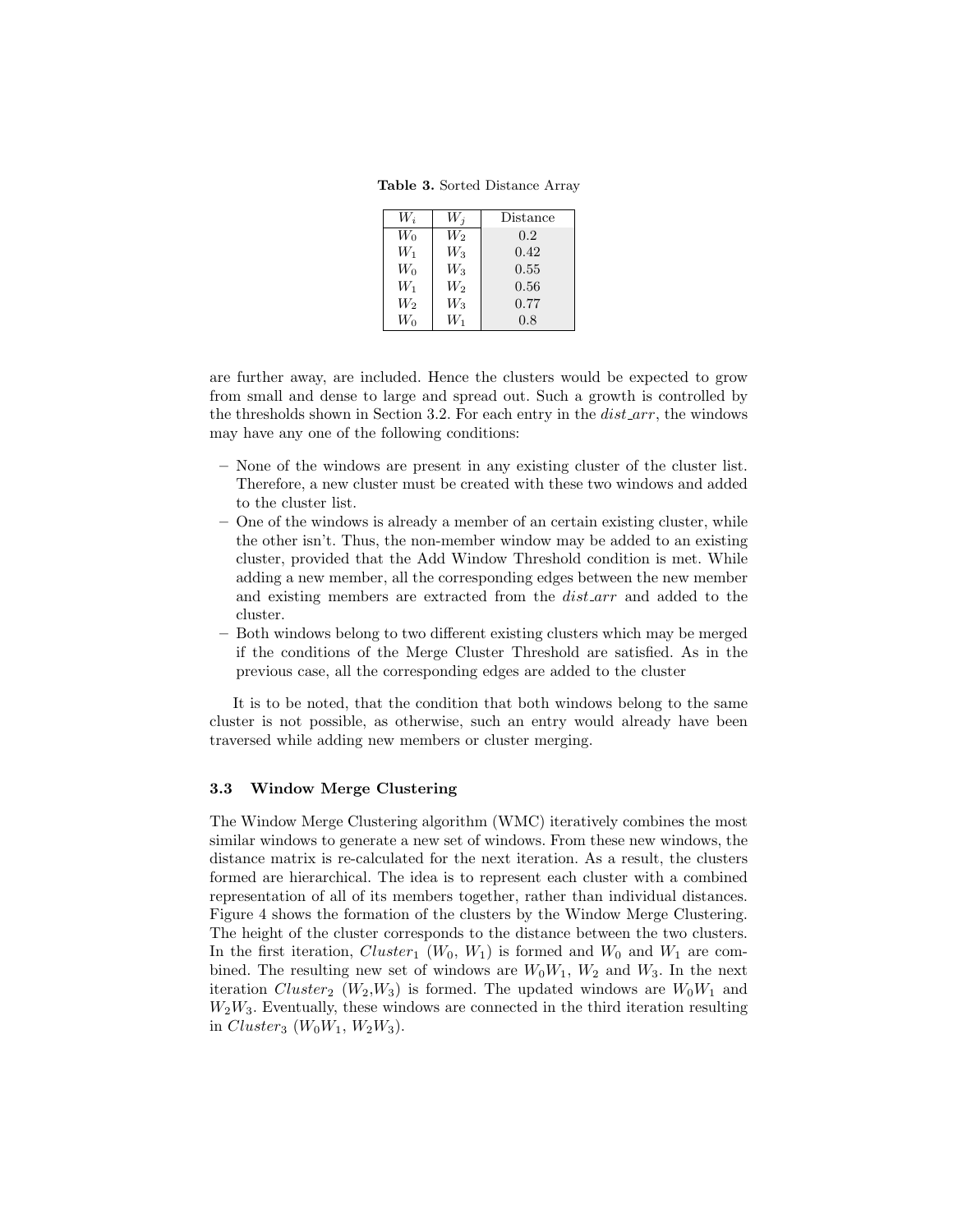

Fig. 4. Hierarchical Clusters created by WMC

To determine the number of clusters, we use a truncation threshold, which is a certain percentage of the height of the largest cluster. In this example shown in Figure 4, the truncation threshold is set to 0.43 or 75% of 0.57 which is the height of  $Cluster_3$ . With the help of the truncation threshold, we can control the size of the clusters. Also, as in the case of the TBC, the number of clusters relates to the number of authors.

|     | <b>Algorithm 2</b> Window Merge Algorithm                                             |  |  |  |  |  |  |
|-----|---------------------------------------------------------------------------------------|--|--|--|--|--|--|
|     | 1: procedure CREATEHIERARCHICALCLUSTER(dist_matrix,text_windows)                      |  |  |  |  |  |  |
| 2:  | window_merge_order $\leftarrow \phi$                                                  |  |  |  |  |  |  |
| 3:  | while $size(dist_matrix) > 1$ do                                                      |  |  |  |  |  |  |
| 4:  | $W_i, W_i \leftarrow$ FINDMINDISTANCEWINDOWS(dist_matrix)                             |  |  |  |  |  |  |
| 5:  | $merge\_\text{order} \leftarrow window\_\text{merge\_\text{order}} \cup \{W_i, W_i\}$ |  |  |  |  |  |  |
| 6:  | $new\_text\_windows \leftarrow \text{MERGEWhDOWs}(W_i, W_i, text\_windows)$           |  |  |  |  |  |  |
| 7:  | $dist\_matrix \leftarrow \text{CALCULATEDISTMATRIX}(new\_text\_windows)$              |  |  |  |  |  |  |
| 8:  | end while                                                                             |  |  |  |  |  |  |
| 9:  | $authors \leftarrow \text{TRUNCATE}(window\_merge\_order, truncation\_threshold)$     |  |  |  |  |  |  |
| 10: | return <i>authors</i>                                                                 |  |  |  |  |  |  |
|     | 11: end procedure                                                                     |  |  |  |  |  |  |

# 4 Evaluation

The Add Window and Merge Cluster thresholds of the TBC algorithm were varied from 5% to 100%. We observed the optimum performance at 50% for both the thresholds. In our experiments, both thresholds are set to 50%. We show the evaluation of our algorithms in Table 4. In addition to TBC and WMC, we have another model called the combined minimum. The combined minimum model simply selects the smaller predicted value from either of TBC and WMC algorithms. In our evaluation, we find that the the TBC performs better than the WMC and the combined minimum.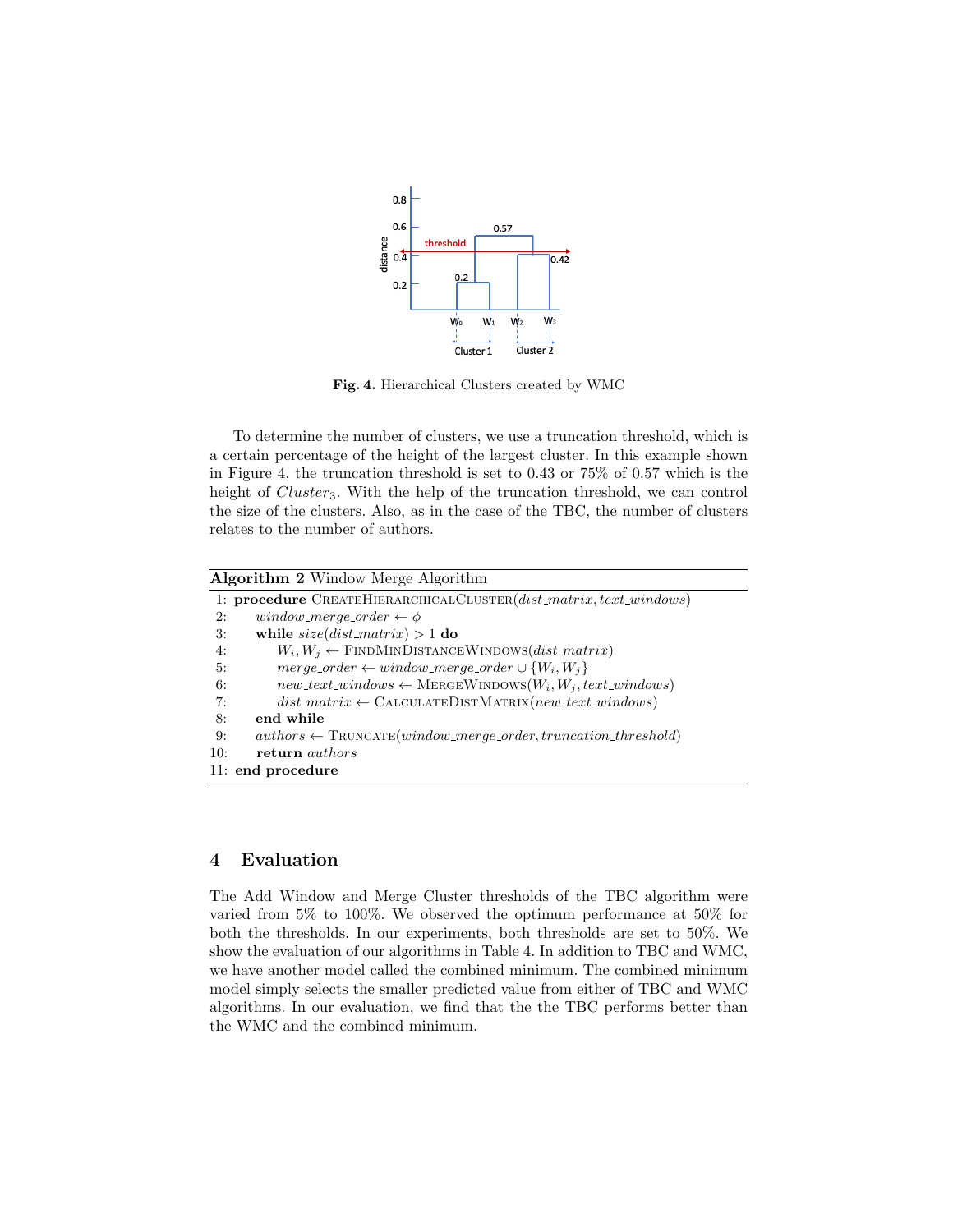In Section 2.2, we proposed the idea of using the number of duplicates sentences to predict the number of authors. We showed how low number of duplicate sentences were indicative of a single author. We modified the algorithms TBC and WMC such that, if no duplicate sentences were present in a document, only a single author was predicted. However, if one or more duplicate sentences were observed, the algorithm was executed normally. In Table 5, the impact of using such a feature is shown. We observe that the performances of all the three models have improved significantly. In Table 5, the results of the test set evaluated on the TIRA for TBC algorithm are shown.

Table 4. Initial Results

|                         | Training set |      |      | Validation set |      |      |  |
|-------------------------|--------------|------|------|----------------|------|------|--|
| Algorithm Name Accuracy |              | OCI  | Rank | Accuracy       | OCI  | Rank |  |
| <b>TBC</b>              | 0.66         | 0.83 | 0.42 | 0.65           | 0.82 | 0.42 |  |
| <b>WMC</b>              | 0.62         | 0.91 | 0.35 | 0.63           | 0.88 | 0.37 |  |
| Combined Min            | 0.65         | 0.92 | 0.36 | 0.66           | 0.90 | 0.38 |  |

## 5 Conclusion

In this paper, we have demonstrated that it is possible to identify the number of authors from a relatively short piece of text without any training corpus per author. We have contributed two different algorithms to perform authorship clustering and now we present the chief findings of our work.

We found that, TBC perfoms the best out of the three models under both the scenarios. This is because by prioritizing the selection of the smallest distances, we ensured that the most vital members of a cluster are selected first. Such members are vital because they lay down the cluster structure. Subsequent members can only be included if they expand the cluster within a reasonable limit. We observe that WMC performs only slightly worse, when no information on duplicate sentences is present. This shows that there is scope of improvement in the combined representation approach of WMC.

Also, by including the duplicate sentences feature, the performances of the algorithms were improved by a considerable margin. Since, we have tested using only one test collection, there may be some unknown dataset characteristic

|                         | Training set |      |      | Validation set        |       |      | Test Set (TIRA results)  |       |      |
|-------------------------|--------------|------|------|-----------------------|-------|------|--------------------------|-------|------|
| Algorithm Name Accuracy |              |      |      | OCI   Rank   Accuracy | - OCI | Rank | $\pm$ Accuracy           | - OCI | Rank |
| <b>TBC</b>              | $\rm 0.83$   | 0.87 | 0.48 | 0.83                  | 0.85  | 0.49 | 0.85                     | 0.87  | 0.49 |
| WBC                     | 0.72         | 0.93 | 0.40 | 0.74                  | 0.90  | 0.42 | $\overline{\phantom{0}}$ | -     |      |
| Combined Min            | 0.70         | 0.93 | 0.39 | 0.72                  | 0.91  | 0.41 |                          | -     |      |

Table 5. Improved Results using Duplicated Sentences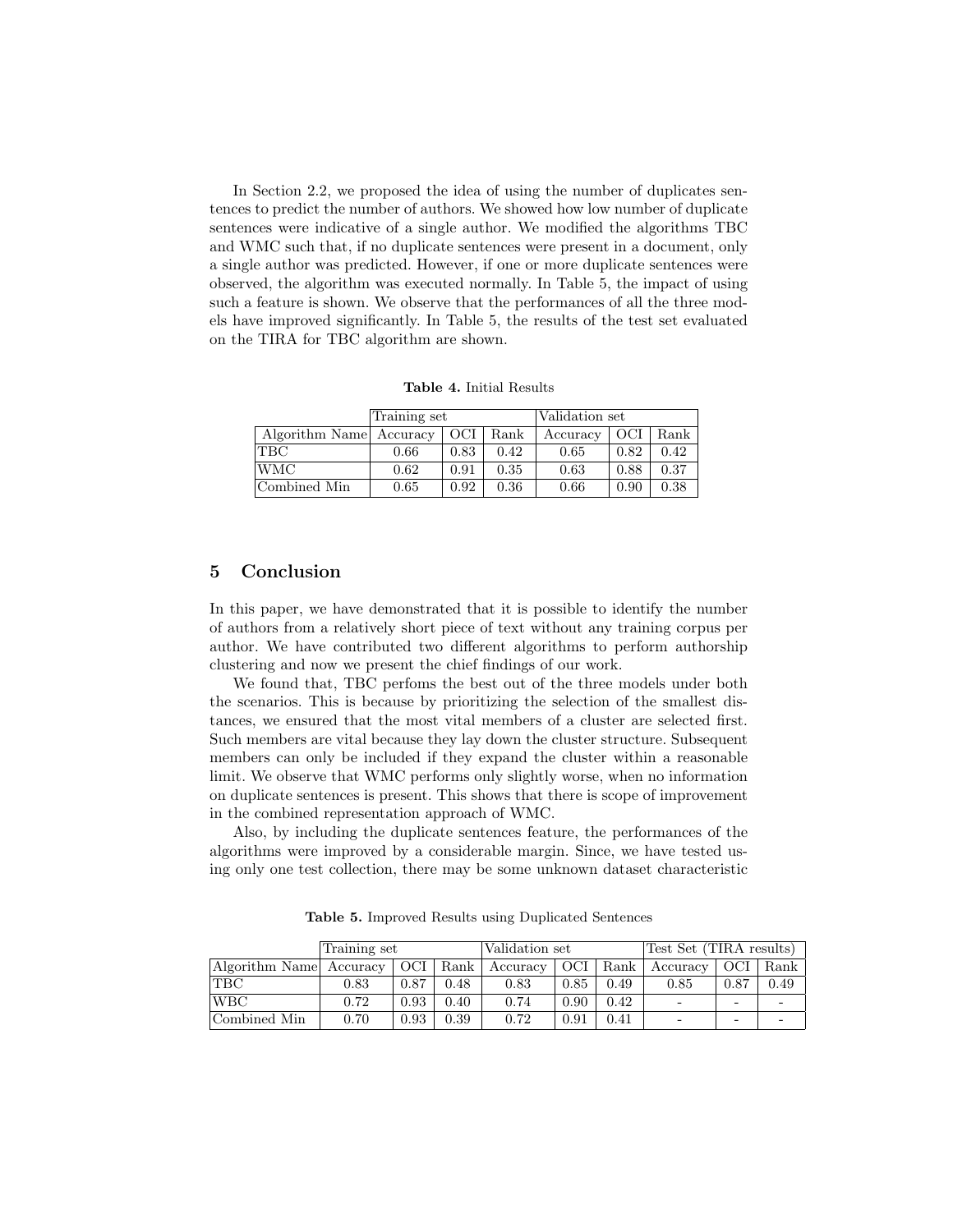favouring one algorithm over another. As part of our future work, one or two additional datasets would be included for a better evaluation.

Another important part of the window based approaches is to tune the correct size of the window. Ideally the document should be split such that each window contains exactly one style change completely. However, is not possible to know the location of the style changes initially. Hence it is difficult to know the correct size of a window. A possible improvement of our work could be to define a measure for cluster quality achieved to be given as a feedback for further improving the splitting of the windows in an iterative fashion.

The github repository for our approach can be found at [8].

# References

- 1. Burrows, J.: All the way through: testing for authorship in different frequency strata. Literary and Linguistic Computing  $22(1)$ , 27–47 (2006)
- 2. Craig, H., Kinney, A.F.: Shakespeare, computers, and the mystery of authorship. Cambridge University Press (2009)
- 3. Crystal, D.: Language and the internet. Cambridge University Press (2009)
- 4. Daelemans, W., Kestemont, M., Manjavancas, E., Potthast, M., Rangel, F., Rosso, P., Specht, G., Stamatatos, E., Stein, B., Tschuggnall, M., Wiegmann, M., Zangerle, E.: Overview of PAN 2019: Author Profiling, Celebrity Profiling, Cross-domain Authorship Attribution and Style Change Detection. In: Crestani, F., Braschler, M., Savoy, J., Rauber, A., M¨uller, H., Losada, D., Heinatz, G., Cappellato, L., Ferro, N. (eds.) Proceedings of the Tenth International Conference of the CLEF Association (CLEF 2019). Springer (Sep 2019)
- 5. Harman, D.: How effective is suffixing? Journal of the american society for information science  $42(1)$ , 7-15 (1991)
- 6. Jeffreys, H.: Theory of Probability,. OUP Oxford (1948)
- 7. Kocher, M., Savoy, J.: Distance measures in author profiling. Information Processing & Management 53(5), 1103–1119 (2017)
- 8. Nath, S.: SCD CLEF 2019. https://github.com/pan-webis-de/nath19 (2019)
- 9. Pennebaker, J.W.: The secret life of pronouns: What our words say about us. Bloomsbury Press, New York (2011)
- 10. Potthast, M., Gollub, T., Wiegmann, M., Stein, B.: TIRA Integrated Research Architecture. In: Ferro, N., Peters, C. (eds.) Information Retrieval Evaluation in a Changing World - Lessons Learned from 20 Years of CLEF. Springer (2019)
- 11. Potthast, M., Rosso, P., Stamatatos, E., Stein, B.: A decade of shared tasks in digital text forensics at pan. In: European Conference on Information Retrieval. pp. 291–300. Springer (2019)
- 12. Rangel, F., Rosso, P., Montes-y G´omez, M., Potthast, M., Stein, B.: Overview of the 6th author profiling task at pan 2018: multimodal gender identification in twitter. Working Notes Papers of the CLEF (2018)
- 13. Savoy, J.: Comparative evaluation of term selection functions for authorship attribution. Digital Scholarship in the Humanities 30(2), 246–261 (2013)
- 14. Savoy, J.: Analysis of the style and the rhetoric of the 2016 us presidential primaries. Digital Scholarship in the Humanities  $33(1)$ , 143-159 (2017)
- 15. Savoy, J.: Is starnone really the author behind ferrante? Digital Scholarship in the Humanities 33(4), 902–918 (2018)